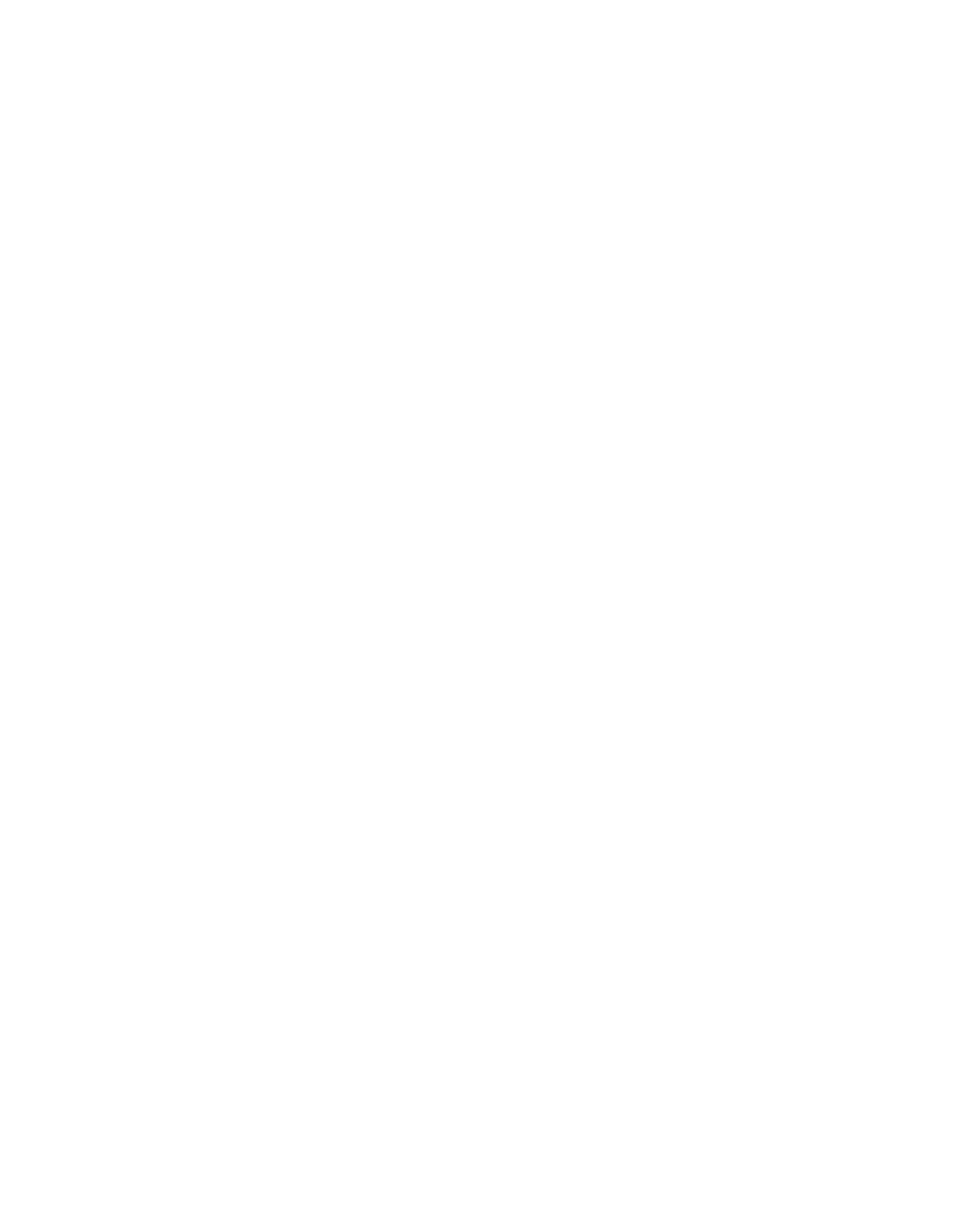### **BURKE, Justice.**

[¶1] Effective July 1, 2004, the Wyoming Legislature provided a sales tax exemption for machinery used in manufacturing in Wyoming. It is undisputed that this tax exemption applies to two large pieces of machinery owned by Sinclair Oil Corporation. Sinclair further claims, however, that the materials used to construct foundations for these machines also qualify for the tax exemption. Sinclair applied to the Wyoming Department of Revenue for a refund of the sales tax it had paid on the foundation materials. The Department denied that application. Sinclair appealed to the Wyoming State Board of Equalization, and the Board upheld the Department's determination. Sinclair then appealed to the district court, which certified the case for direct review by this Court. We will affirm the Board"s decision.

## *ISSUES*

[¶2] Sinclair presents two issues:

1. Because the parties have stipulated that the Hydrocracker and Number Two Reformer at Sinclair"s Wyoming refineries are "machinery" entitled to the manufacturing exemption found in Wyo. Stat. Ann. § 39-15-  $105(a)(viii)(O)$ , are the concrete related materials also considered exempt machinery because they were purchased by Sinclair and subsequently incorporated into the foundation[s] of the exempt machinery?

2. Assuming *arguendo* that the concrete related materials were not tangible personal property at the moment of "sale" as defined in Wyo. Stat. Ann.  $\S$  39-15-101(a)(vii), but instead were "real property" as defined in Wyo. Stat. Ann. § 39-15-  $101(a)(v)$ , should Sinclair be entitled to a refund because real property is not subject to excise tax?

The Department synthesizes the dispute into a single issue:

Did the State Board of Equalization correctly conclude that the manufacturing machinery tax exemption established pursuant to Wyo. Stat. Ann.  $\S 39-15-105(a)(viii)(O)$  does not apply to materials purchased and used to construct embedded concrete foundations for machinery used to manufacture?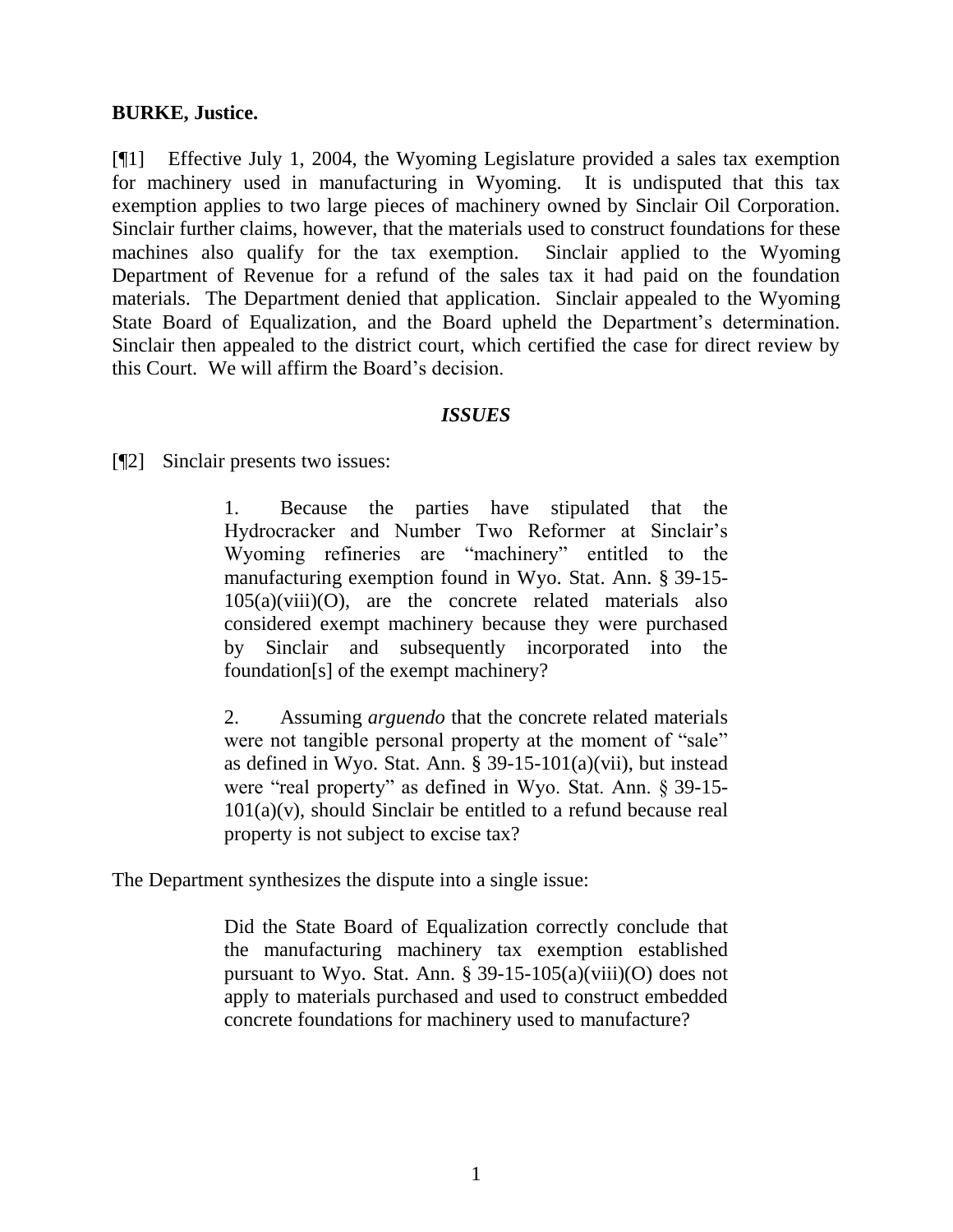## *FACTS*

 $[\![\mathcal{F}]$  In 2005,<sup>1</sup> Sinclair installed a new hydrocracker at its petroleum refinery in Sinclair, Wyoming. The hydrocracker is a large piece of equipment that "cracks" crude oil components into different saleable products such as diesel fuel, gasoline, and heavier products. The hydrocracker was designed to be installed on a large foundation. To construct the foundation, Sinclair purchased concrete, rebar, grout, and related components and materials. Sinclair paid a total of \$19,118.05 in sales or excise tax when it purchased these materials. Sinclair excavated the site, drilled holes down to and into the bedrock, and placed fabricated concrete piers into the holes. A concrete cap and pedestal were poured on top. The hydrocracker was attached to the foundation with anchor bolts.

[¶4] In 2006, Sinclair installed a reformer at its refinery in Casper, Wyoming. A reformer is used to process long petroleum molecules into shorter molecules with higher octane levels. Like the hydrocracker, the reformer was designed to be installed on a large concrete foundation. Sinclair purchased the concrete, rebar, grout, and related materials to construct the foundation, and paid a total of \$6,388.68 in sales or excise tax on these materials. This foundation was of a somewhat different design than the one for the hydrocracker, but the construction process was similar. After the foundation was completed, the reformer was bolted into place.

[¶5] The Department conducted tax audits of Sinclair in 2006. Sinclair and the Department were in agreement that the hydrocracker and reformer qualified for the sales tax exemption. During the audit process, however, Sinclair also claimed that the tax exemption applied to the materials it had purchased to construct the foundations for the hydrocracker and reformer. The Department disagreed. Sinclair appealed to the Board, which held an evidentiary hearing on September 9 and 10, 2008. The Board issued its decision on June 30, 2009, affirming the Department's determination. Sinclair appealed the Board"s decision.

### *STANDARD OF REVIEW*

[¶6] We review an administrative agency"s decision following the provisions of the Wyoming Administrative Procedure Act, which provides, in pertinent part, that the reviewing court shall:

(ii) Hold unlawful and set aside agency action, findings

 $1$ <sup>1</sup> The exact installation date for the hydrocracker is difficult to discern from the record. The same is true for the reformer discussed in the next paragraph. It is undisputed, however, that both machines were installed within the period covered by the tax exemption.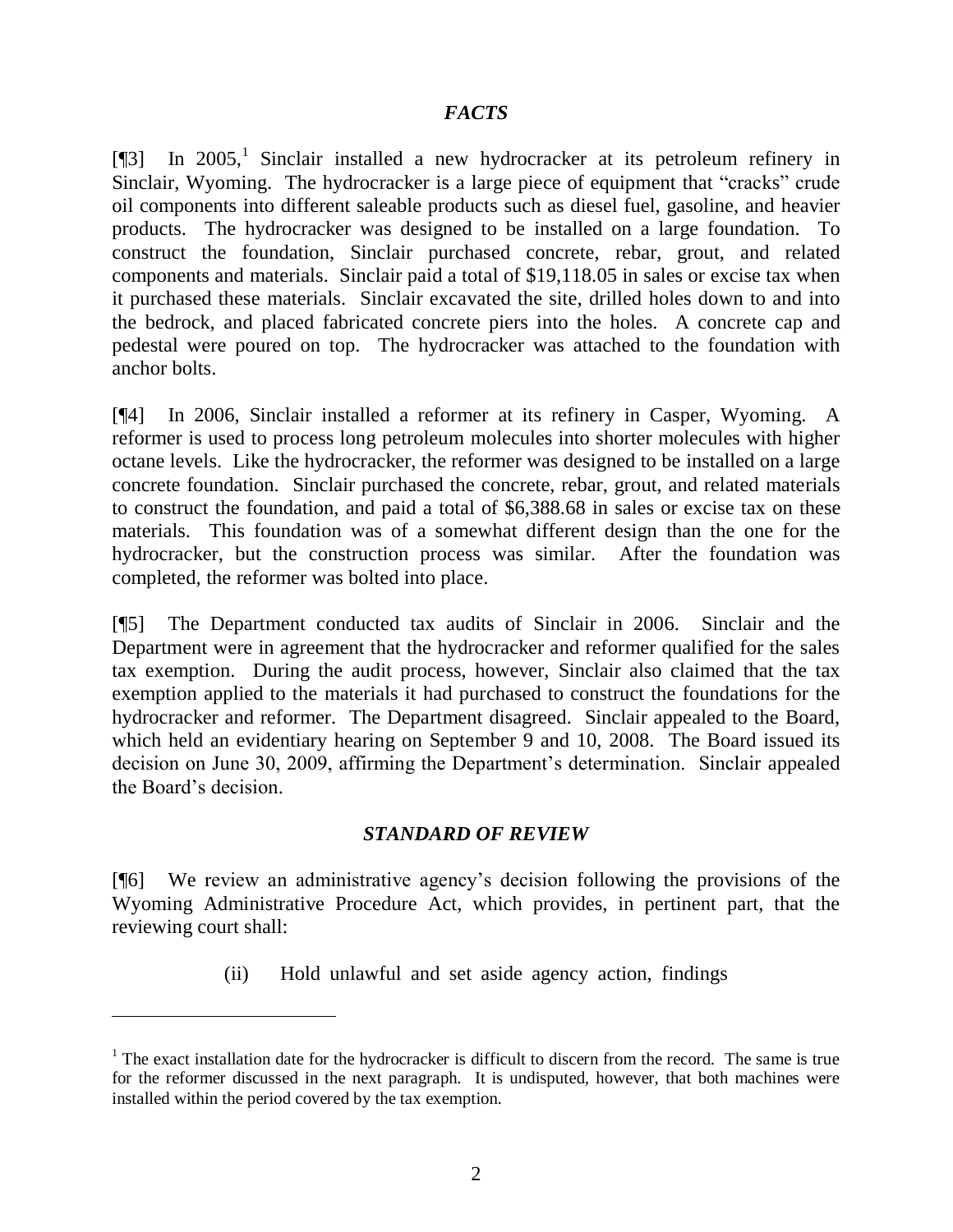and conclusions found to be:

(A) Arbitrary, capricious, an abuse of discretion or otherwise not in accordance with law;

(B) Contrary to constitutional right, power, privilege or immunity;

(C) In excess of statutory jurisdiction, authority or limitations or lacking statutory right;

(D) Without observance of procedure required by law; or

(E) Unsupported by substantial evidence in a case reviewed on the record of an agency hearing provided by statute.

Wyo. Stat. Ann. § 16-3-114(c) (LexisNexis 2009). We affirm an agency's findings of fact if they are supported by substantial evidence. *Dale v. S & S Builders, LLC*, 2008 WY 84, ¶ 22, 188 P.3d 554, 561 (Wyo. 2008). In this case, however, there is no real dispute over the facts. Rather, Sinclair claims that the Board incorrectly applied the law to those facts, so that the Board"s legal conclusions are not in accordance with the law. "As always, we review an agency"s conclusions of law *de novo*." *Id*., ¶ 26, 188 P.3d at 561.

[¶7] The basic task before us is to interpret the statute establishing the tax exemption, Wyo. Stat. Ann. § 39-15-105(a)(viii), along with related provisions, to determine whether the Board correctly applied the statute to the largely undisputed facts. Statutory interpretation presents a question of law which we review *de novo*. *Qwest Corp. v. State*, 2006 WY 35, ¶ 8, 130 P.3d 507, 511 (Wyo. 2006).

> When interpreting statutes, we follow an established set of guidelines. First, we determine if the statute is ambiguous or unambiguous. A statute is unambiguous if its wording is such that reasonable persons are able to agree as to its meaning with consistency and predictability. Unless another meaning is clearly intended, words and phrases shall be taken in their ordinary and usual sense. Conversely, a statute is ambiguous only if it is found to be vague or uncertain and subject to varying interpretations.

*BP America Production Co. v. Department of Revenue*, 2006 WY 27, ¶ 20, 130 P.3d 438, 464 (Wyo. 2006). If a statute is clear and unambiguous, we give effect to the plain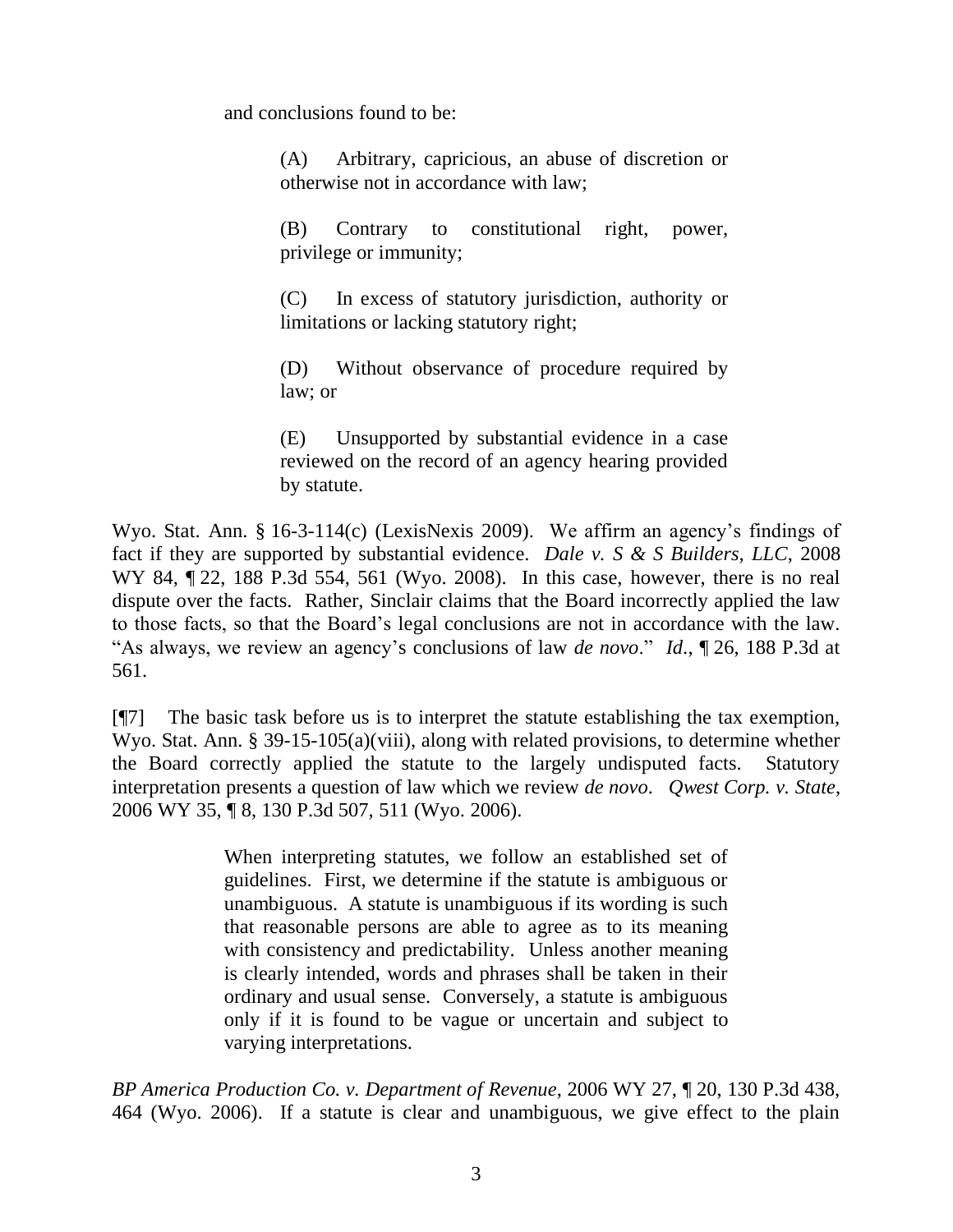language of the statute. *Wyoming Dep't of Transportation v. Haglund*, 982 P.2d 699, 701 (Wyo. 1999); *State ex rel. Wyo. Dep't of Revenue v. Union Pacific R.R. Co.*, 2003 WY 54, ¶ 12, 67 P.3d 1176, 1182 (Wyo. 2003). Only if a statute is ambiguous will we resort to principles of statutory construction to determine the intent of the legislature. *Qwest*, ¶ 8, 130 P.3d at 511.

#### *DISCUSSION*

[¶8] Wyo. Stat. Ann. § 39-15-105(a)(viii) provides the sales tax exemption at issue here:

> (viii) For the purpose of exempting sales of services and tangible personal property as an economic incentive, the following are exempt: . . .

> > (O) Until December 31, 2010, the sale or lease of machinery to be used in this state directly and predominantly in manufacturing tangible personal property, if the sale or lease:

> > > (I) Is to a manufacturer classified by the department under the NAICS code manufacturing sector 31-33;

> > > (II) Does not include noncapitalized machinery except machinery expensed in accordance with section 179 of the Internal Revenue Code; and

> > > (III) Is completed in the case of a sale, or executed in the case of a lease, on or after July 1, 2004.

Sinclair and the Department agree, and stipulated to the Board, that both the reformer at the Casper refinery and the hydrocracker at the refinery in Sinclair meet all of these statutory conditions, and qualify for the tax exemption.

[¶9] Using the applicable statutory definitions, Sinclair further argued to the Board that the concrete and related materials used to construct the foundations are also "machinery," and therefore also qualify for the tax exemption. The definition of "machinery," found in Wyo. Stat. Ann. § 39-15-101(a)(xx), includes:

> all tangible personal property . . . used to produce an article of tangible personal property. The term includes both the basic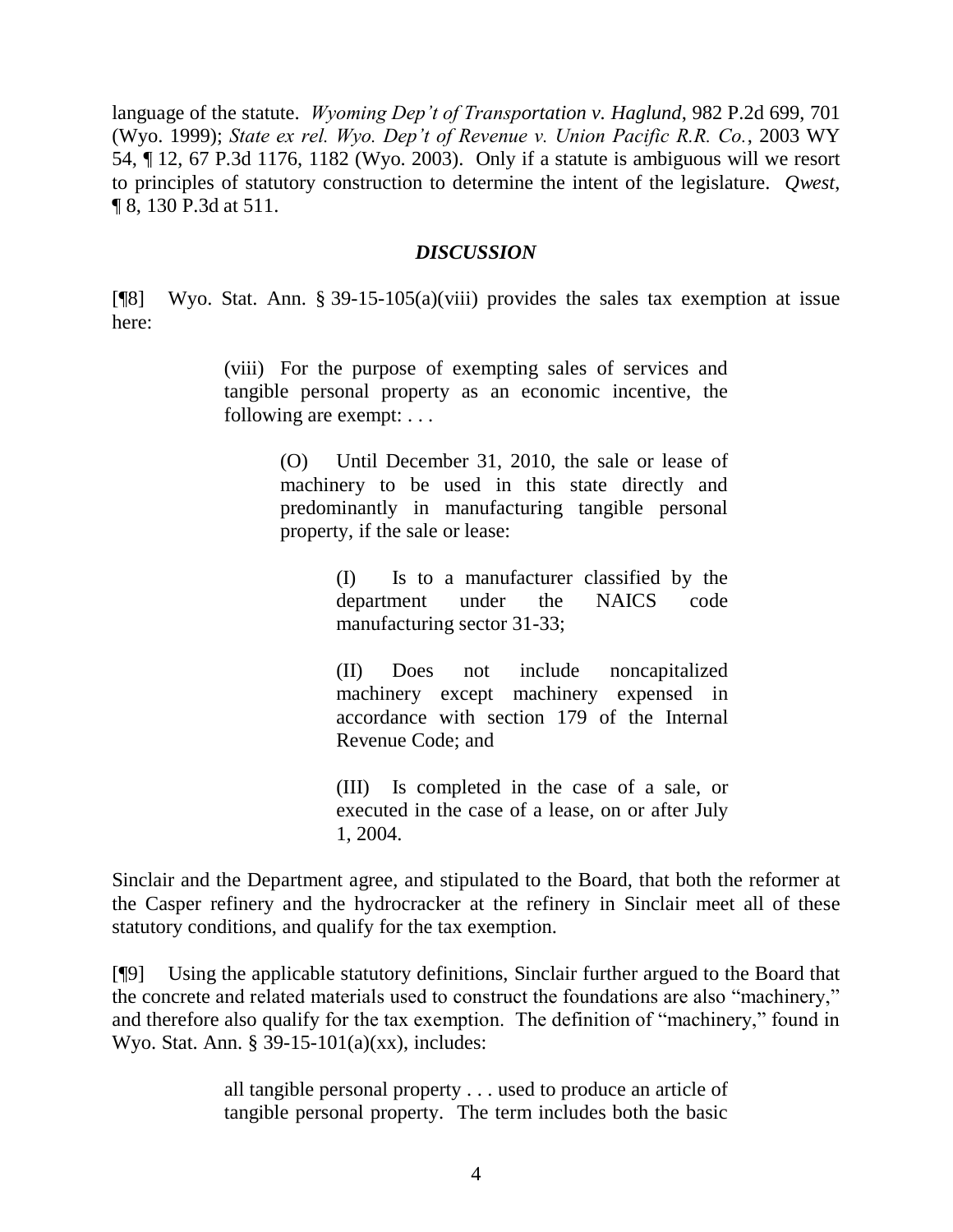unit and any adjunct or attachment necessary for the basic unit to accomplish its intended function, the materials for the construction or repair of the machinery, and machine tools.

According to Sinclair, the reformer and hydrocracker are the basic units, but without foundations, neither piece of machinery could be operated safely and properly. The foundations, Sinclair maintains, fit the definition of an "adjunct or attachment necessary for the basic unit to accomplish its intended function." Sinclair therefore contends that the foundations are included within the statutory definition of "machinery," and the materials used to construct the foundations are eligible for the tax exemption.

[¶10] The Department did not dispute Sinclair"s contention that the foundations could be considered attachments or adjuncts, and one Department witness agreed that the foundations were necessary for the machines to accomplish their intended functions. The Department maintained, however, that whether or not the foundations were attachments or adjuncts to the basic units, the foundations could not be considered "machinery" because they did not satisfy the initial phrase of the definition: "all tangible personal property." The Department asserted that the foundations were real property to which the tax exemption did not apply.

[¶11] The Board was persuaded by the Department"s position. It acknowledged that the foundations might be considered adjuncts or attachments, and said there was "no question the foundations constructed at the Casper and Sinclair refineries were necessary for the … reformer and the hydrocracker to safely and properly function." Nevertheless, the Board observed, the "first sentence of the statutory definition of "machinery" establishes a threshold requirement to qualify for the sales tax exemption granted by Wyo. Stat. Ann. § 39-15-105(a)(viii)(O). The "machinery" must be "tangible personal property."" (Some internal citations omitted.) In its conclusions of law, the Board discussed whether Sinclair's foundations were tangible personal property or real property:

> The Board recently discussed in detail the factors to be considered in determining whether property is real or personal in the context of the Wyoming sales and use tax statutes. *In the Matter of the Appeal of Hanover Compression LP*, State Board Docket No. 2006-122, August 24, 2007, 2007 WL 2462039 (Wyo. St. Bd. Eq.); *aff'd State ex rel. Wyoming Dept. of Revenue v. Hanover Compression, LP*, 2008 WY 138, 196 P.3d 781 (Wyo. 2008). From the detailed analysis set out in *Hanover*, it is clear that the foundations for the . . . reformer and the hydrocracker are real property for sales and use tax purposes. *Hanover Compression*, *see id*. at ¶¶ 69-124. Of particular relevance to this matter, the Board observed "[t]he concrete foundation is clearly "embedded" as that term is used in Wyo. Stat. Ann.  $\S 39-15-101(a)(v)(A)$ ."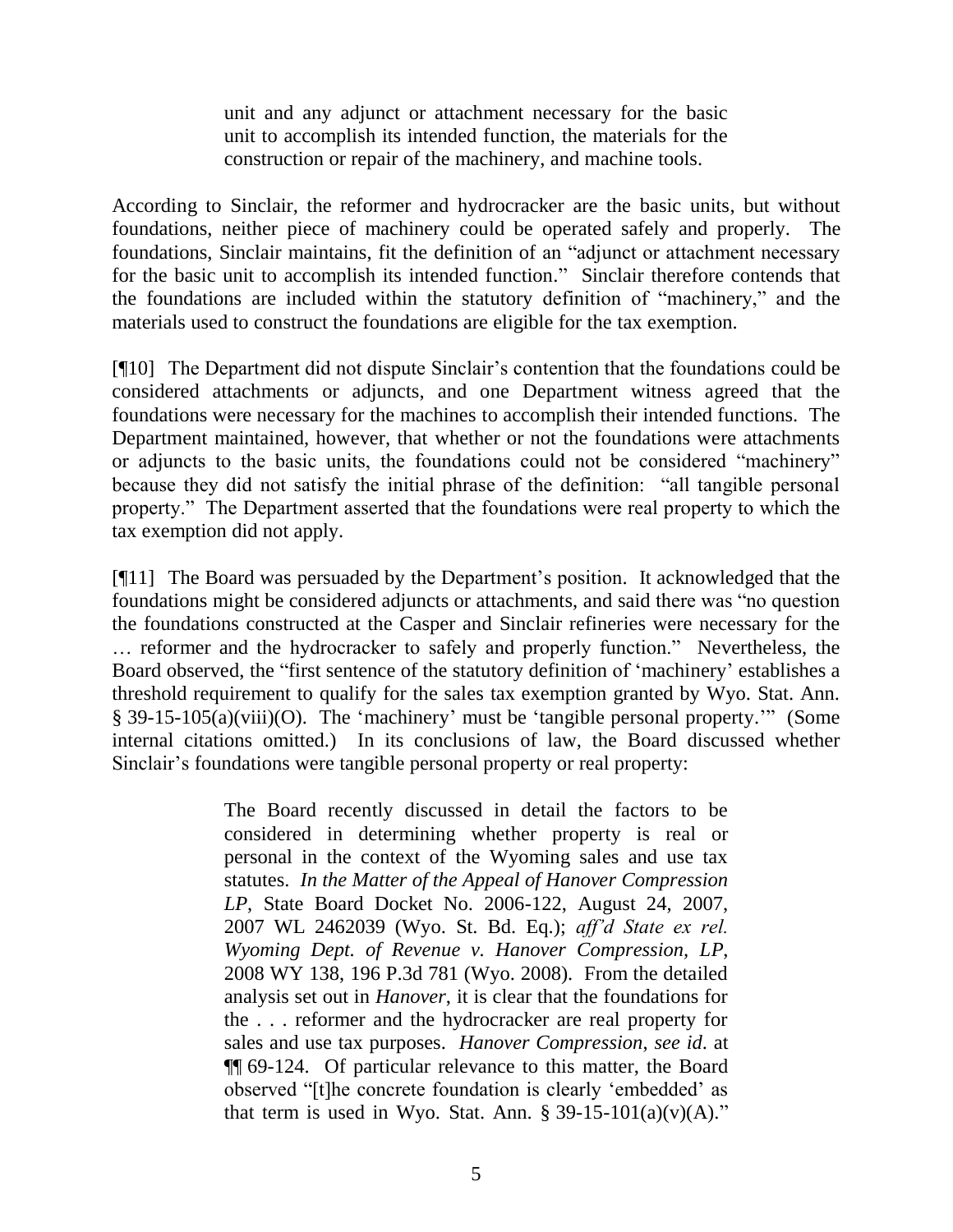*Hanover Compression*, *see id*. at ¶ 92. The same conclusion must be reached for the foundations constructed by Sinclair.

The Board further concluded that the statute unambiguously provided that only tangible personal property is eligible for the tax credit, and ruled that the foundations, as real property, did not qualify.

[¶12] We agree with the Board"s conclusions. The statutes plainly provide that the tax exemption applies only to manufacturing machinery, and unambiguously define the term "machinery" to include only tangible personal property. The Board also correctly concluded that the foundations are real property, not tangible personal property. In the case relied upon by the Board, *Hanover Compression*, ¶ 2, 196 P.3d at 783, the question before us was whether the Board had correctly determined that, for sales tax purposes, the natural gas compressor facilities maintained by Hanover were real property, as defined in Wyo. Stat. Ann. § 39-15-101(a):

> (v) "Real property" means land and appurtenances, including structures affixed thereto. An article shall be considered real property if:

> > (A) It is buried or embedded; or

(B) It is physically or constructively annexed to the real property; and

(C) It is adapted to the use of the real property; and

(D) Considering the purpose for which the annexation was made, one can reasonably infer that it was the intent of the annexing party to make the article a permanent part of the real property.

In *Hanover Compression*, the Board had determined that the compressor facilities were real property because they were structures affixed to the land. In order to interpret the statutory definition, we considered the "plain and ordinary meaning of the terms "structure" and "affixed,"" by reference to their dictionary definitions. *Id*., ¶ 12, 196 P.3d at 786. We then compared "the description of the compressor facilities to the plain meaning of the terms 'structure' and 'affixed," and said it was "clear that the compressor facilities fit within the statutory definition of real property." *Id*., ¶ 14, 196 P.3d at 786. We said that "the Board"s factual determination that the compressor facilities fit within that statutory definition is supported by substantial evidence.<sup>"</sup> We also concluded that the Board had interpreted the statutory definition "in accord with the law." *Id*., ¶ 16, 196 P.3d at 787.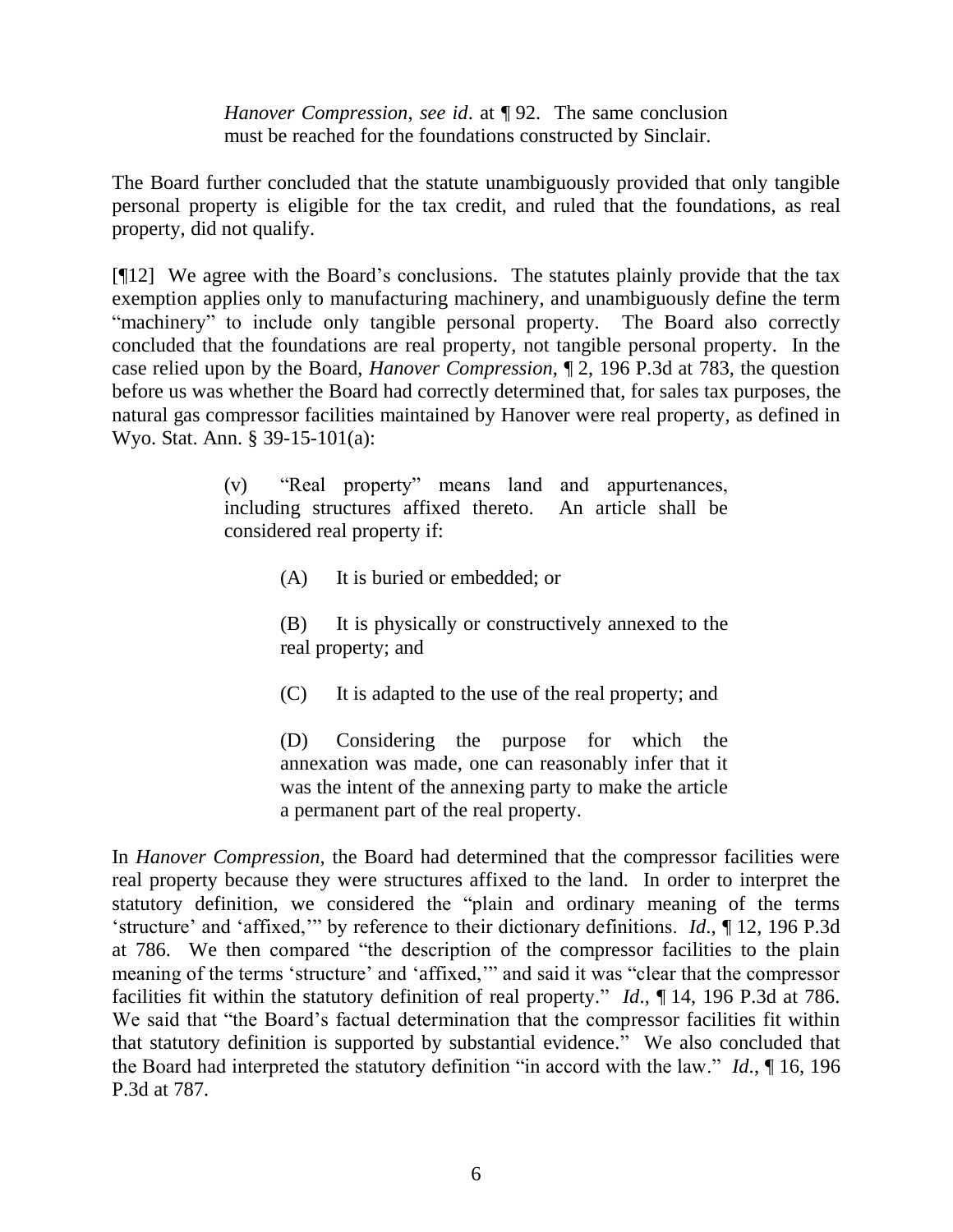[¶13] The statutory definition of real property considered in *Hanover Compression* also applies in Sinclair"s case. In Sinclair"s case, the Board did not determine whether the foundations were "structures" that were "affixed" to the land. Instead, pursuant to the second sentence of the statutory definition, the Board determined that the concrete and related foundation materials were "articles" that had been "buried or embedded." As in *Hanover Compression*, we will first interpret the statutory definition by reference to the plain and ordinary meaning of the terms "buried" and "embedded." One common definition of "bury" is to "place in the ground." *American Heritage College Dictionary* 195 ( $4<sup>th</sup>$  ed. 2004). A common definition of "embed" is to "fix firmly in a surrounding mass." *Id*. at 457.

[¶14] We next compare the descriptions of Sinclair"s foundations with the plain meanings of the terms "buried" and "embedded." As noted in the Facts section above, it is undisputed that Sinclair excavated the sites, drilled holes to and into the bedrock, and placed concrete piers into the holes. It then poured a concrete cap and pedestal on top. These facts establish that the foundation materials were placed in the ground – buried – and fixed firmly in a surrounding mass – embedded. We conclude that the Board properly interpreted the statutory definition of real property, and that the Board"s underlying factual determination that Sinclair's foundations fit within that statutory definition is supported by substantial evidence. On these bases, we perceive no error in the Board"s conclusions that the foundations are real property, and that the foundations and foundation materials are ineligible for the tax exemption.

[¶15] Sinclair further asserts, as its second issue, that if the foundations are real property, then Sinclair should not have paid sales tax on the foundation materials when it purchased them. Sinclair correctly points out that sales tax applies only to tangible personal property, not to real property. Wyo. Stat. Ann.  $\S 39-15-103(a)(i)(A)$ . Sinclair's argument seems to assume that the nature of property is immutable. That is not the case. Personal property can be converted into real property, as is apparent by the statutory definition of real property quoted above.

[¶16] In *Hanover*, ¶ 10, 196 P.3d at 785, we quoted from the Board"s interpretation of this statutory definition of real property. The Board found "an important difference" between the first and second sentences of the definition. The first sentence "refers to land and appurtenances, and structures affixed thereto, which over time have unquestionably been viewed as real property. They are neither portable nor easily moved." The second sentence "refers to an 'article." . . . An article is, in common understanding, an item which is portable, which is easily movable such as an article of clothing or an article of luggage." The Board then noted that the statutory definition of real property included not only "traditional land, appurtenances, and structures," but also ""articles" which, while generally portable and moveable, are to be considered real property if certain requirements are fulfilled." Among the requirements specified in the statute is that the "article" be "buried" or "embedded." In accordance with this statutory language, an article that is personal property can be converted to real property when it is buried or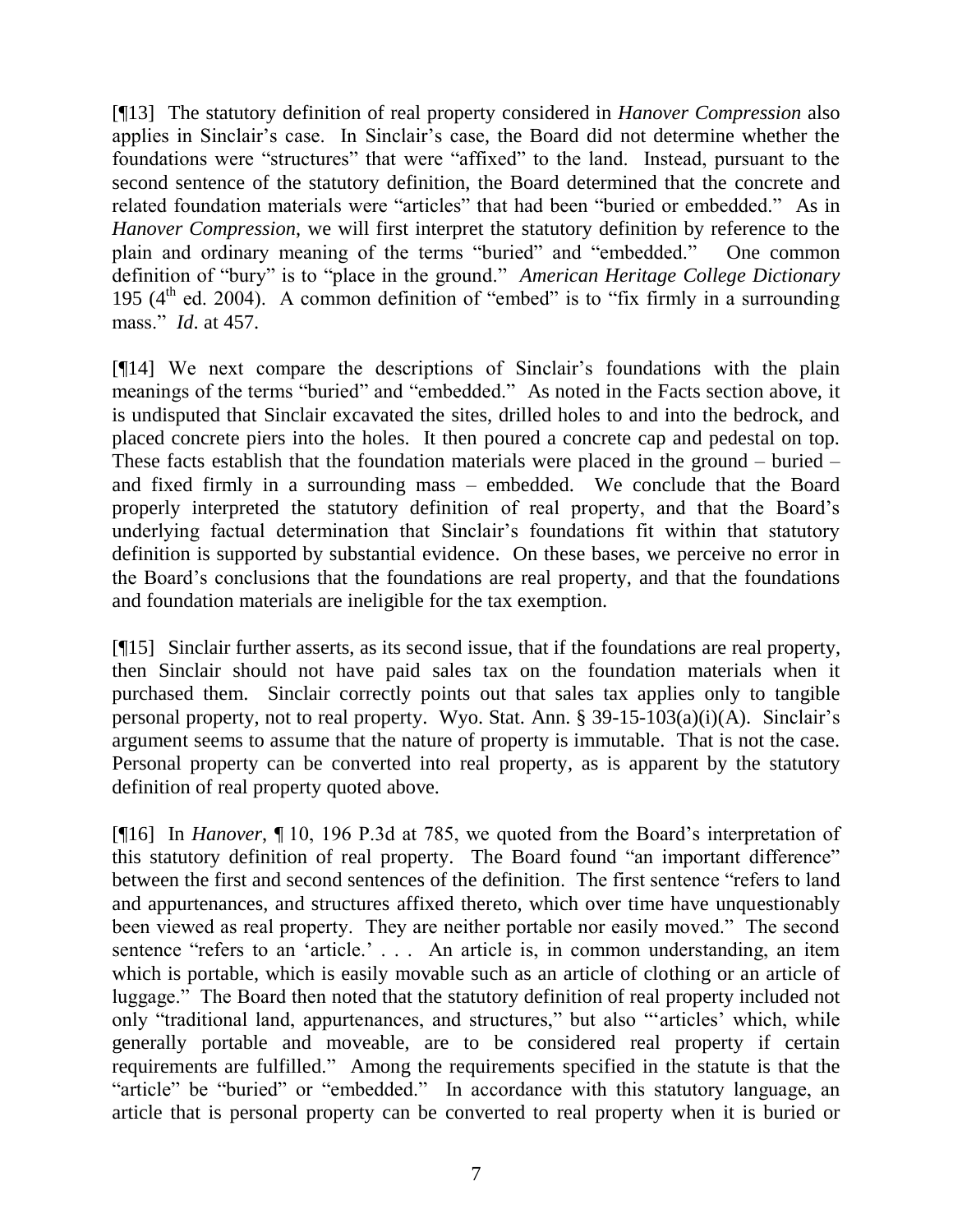embedded.

[¶17] That is what happened in Sinclair"s case. The Board correctly concluded that the concrete and related materials were personal property when Sinclair purchased them. In Wyoming, sales or excise tax is levied on the retail price at the time of the sale. Wyo. Stat. Ann. § 39-15-103(a)(i)(A). Consequently, the concrete and related materials were subject to sales tax. Later, Sinclair buried and embedded the foundation materials, thereby converting them into real property. By the time the hydrocracker and reformer were bolted to the foundations, the foundations had become real property. They were therefore ineligible for the tax exemption for manufacturing machinery, Wyo. Stat. Ann. § 39-15-105(a)(viii)(O), because they did not satisfy the definition of machinery, which includes only tangible personal property, Wyo. Stat. Ann. § 39-15-101(a)(xx).

[¶18] Both Sinclair and the Department supported their arguments with citations to cases from other jurisdictions. We reviewed these cases, but found none of them persuasive, because none of them dealt with statutory language sufficiently similar to the language of the Wyoming statutes. In particular, none of these cases considered language like the Wyoming definitions of the terms "machinery" and "real property." As the above discussion indicates, the Board carefully interpreted the language of the statutes applicable to Sinclair's situation. We conclude that its interpretations were in accordance with the law, its findings of fact were supported by substantial evidence, and its conclusions of law were correct. We therefore affirm the Board"s decision.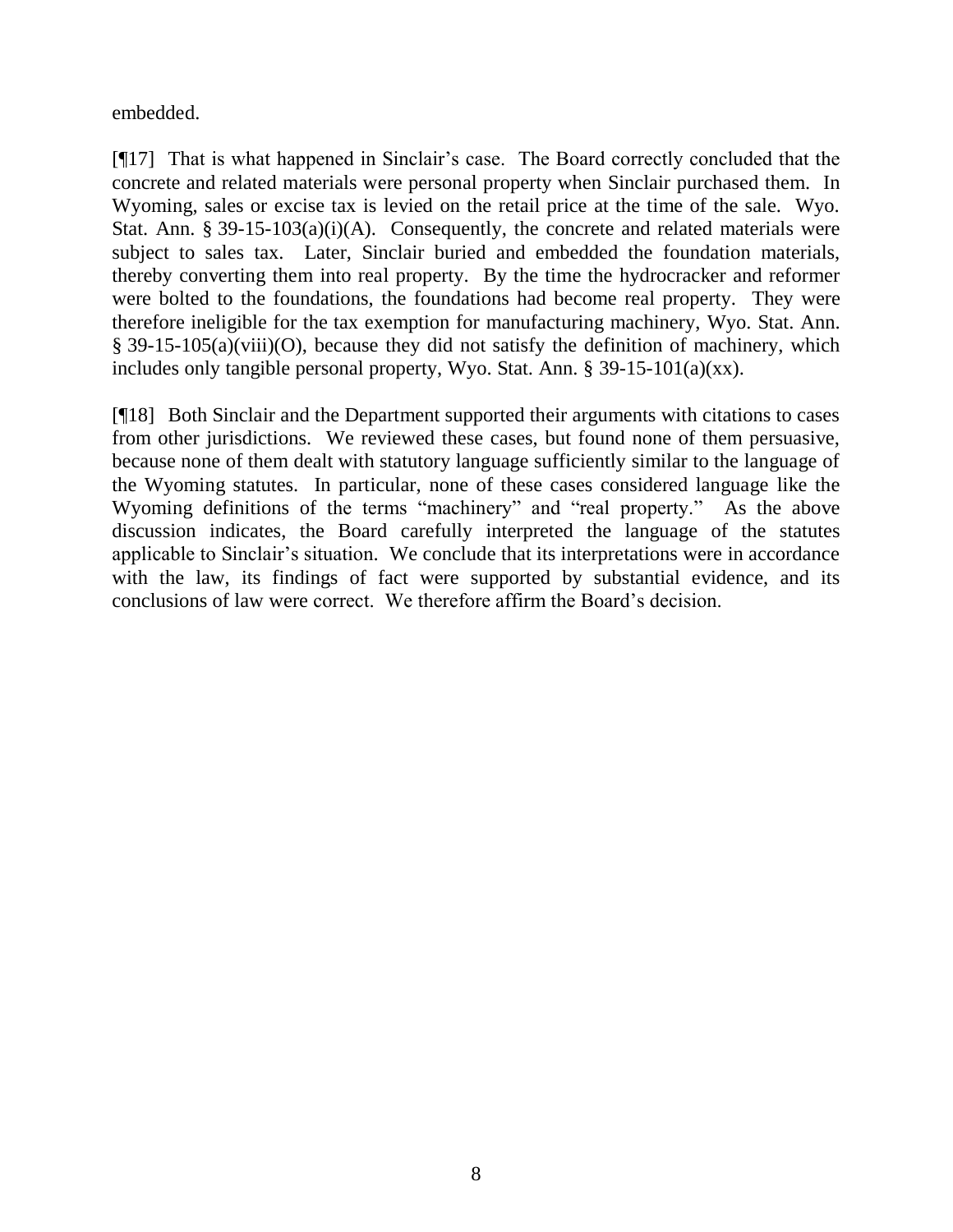## **KITE, Chief Justice**, dissenting, in which **VOIGT, Justice**, joins.

[¶19] I believe the Board erred by denying Sinclair"s request for a refund of sales tax paid on the purchase of materials used to construct foundations for its hydrocracker and reformer. Consequently, I dissent.

[¶20] In Wyoming, excise taxes are levied on sales of tangible personal property. Wyo. Stat. Ann. § 39-15-103(a)(i)(A). "Sale" is defined as the transfer of possession of personal property. Wyo. Stat. Ann. § 39-15-101(a)(vii). The legislature decided as an economic incentive to exempt from excise taxation the sale of machinery used predominately in manufacturing tangible personal property. Wyo. Stat. Ann. § 39-15-  $105(a)(viii)(O)$ . Section 39-15-101(a)(xx) broadly defines "machinery" as including: "both the basic unit and any adjunct or attachment necessary for the basic unit to accomplish its intended function" and "the materials for the construction or repair of machinery."

[¶21] The parties seem to agree that the foundation materials fall within the definition of "machinery" and that, at the time of sale, the disputed items were tangible personal property. Nevertheless, the majority opinion concludes the materials do not qualify for the exemption because they were eventually embedded and thus became real property, as defined in § 39-15-101(a)(v)(A). The majority opinion ignores the fact that the tax (and, consequently, the exemption) is imposed at the time of sale under  $\S$ § 39-15-101(a)(vii) and 39-15-103(a)(i)(A), and looks, instead, at the ultimate disposition of the materials. All kinds of personal property can ultimately become part of a structure that meets the definition of real property; however, that does not mean those materials were not personal property at the time of purchase. The statute does not state that the availability of the exemption depends upon the eventual disposition of the materials.

[¶22] By creating the requirement that in order to qualify for the exemption machinery can never be incorporated into real property, the Board and the majority opinion have added additional language into the statute. The omission of language by the legislature is considered to be intentional and we will not read language into a statute when the legislature has chosen not to include it. *Morris v. CMS Oil and Gas Co.,* 2010 WY 37, ¶ 28, 227 P.3d 325, 333 (Wyo. 2010).

[¶23] The legislature adopted § 39-15-105(a)(viii) "as an economic incentive" to encourage manufacturing. The parties all agree that the hydrocracker and reformer qualified for the exemption and the foundations were necessary in order to operate those pieces of machinery. The legislature specifically drafted the exemption broadly so that all components of manufacturing machinery would be exempt, thus encouraging businesses to invest in such machinery. The purpose of the statute is not served by denying the exemption for materials used to complete the foundations necessary for the